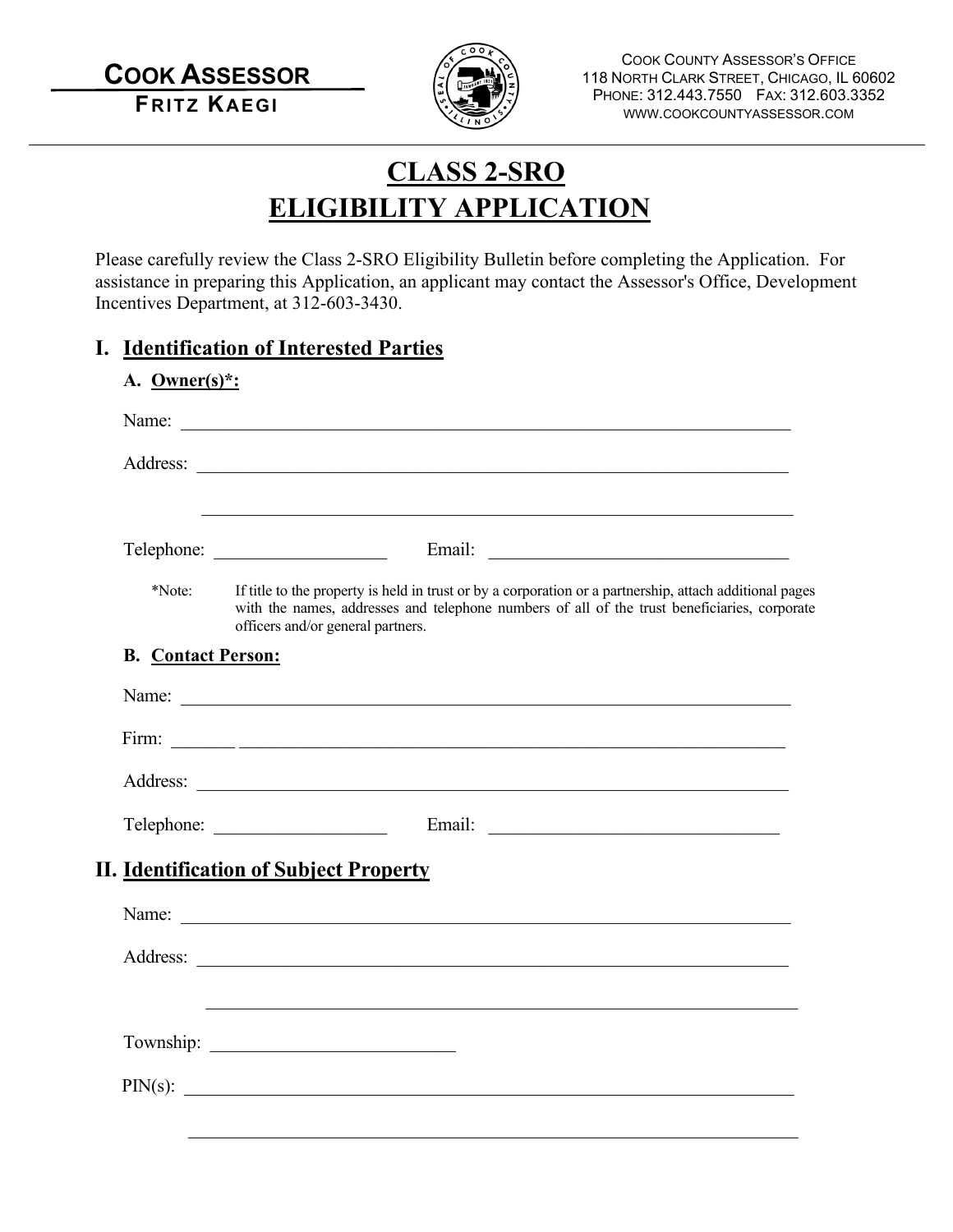## **III. SRO Checklist**

#### **Supply the following information and documents. Check each item that is supplied with this application.**

- Names and addresses of owner(s), including any beneficial owner(s) if title to the property is held in trust.
- Identification of the subject property, including address, Permanent Real Estate Index Number(s) and township.
- Complete the Class 2-SRO Occupancy and Rent Information Form for each month of the twelve months immediately prior to the date of application (see attached instructions and forms).
- If rents for the building have been reduced to comply with the Ordinance, supply copies of written notice to tenants in all units which have had a rent reduction, stating the new rent level and the beginning date of the rent change.
- Provide a drawing of the layout of each floor. If a general architectural plan is not available, your own drawings are acceptable. (Note: Newly constructed, rehabilitated or converted buildings require architect's drawings.)
- For the subject building, supply income and expense statements for the past three years, accompanied by the Assessor's form affidavit stating that the information provided is true and correct (Note: Statements certified by an independent Certified Public Accountant or copies of the Federal Income Tax return relating to the property are preferred. However, income and expense statements prepared in the ordinary course of business are acceptable).
- Provide documentation that the property is in substantial compliance with all local building, safety and health codes and requirements.
- Provide a description and approximate square footage for all building areas that are not residential units, such as lobbies, meeting rooms, street-level stores and offices.
- Provide a sworn statement attesting that rents for the next year will not exceed the rent level requirements set forth above.
- Provide a copy of your current SRO Business License.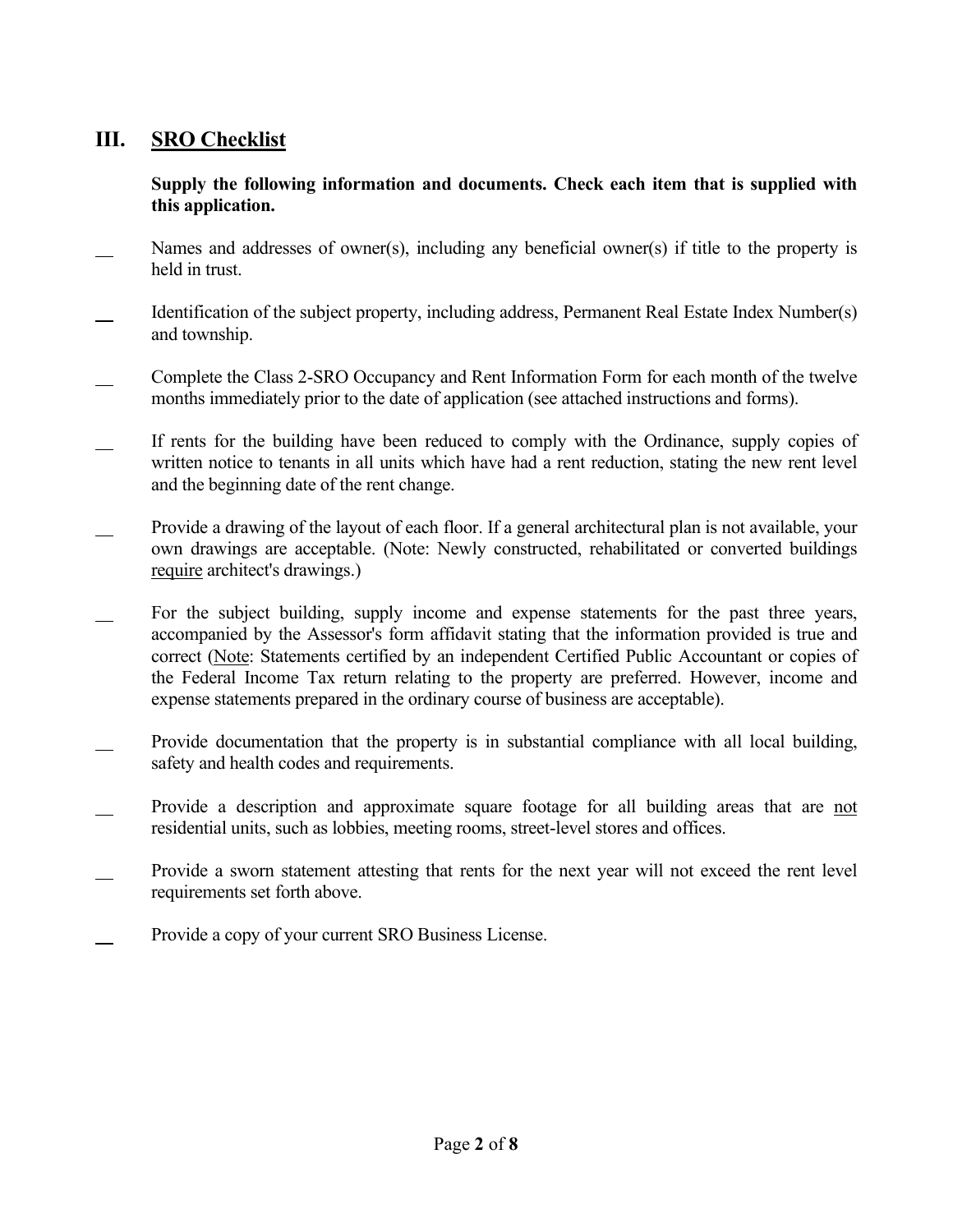### **IV. Occupancy and Rent Data Summary**

#### **Please complete the following summary form from the information supplied on the Occupancy and Rent data sheets and return with your affidavit.**

- **1. Total Number of dwelling units \_\_\_\_\_\_**
- **2. Number of units occupied by management employees \_\_\_\_\_\_**
- **3. Number of SRO units \_\_\_\_\_\_**
- **4. Number of SRO units occupied annually for monthly terms \_\_\_\_\_\_**

#### **\*\*\*\* GROSS RENTS - SHOULD REFLECT ALL SUBSIDIES**

- **5. Maximum GROSS rent for SRO units occupied annually for monthly terms \$ \_\_\_\_\_\_\_**
- **6. Average GROSS rent for SRO units occupied annually for monthly terms \$ \_\_\_\_\_\_**
- **7. Number of SRO units occupied annually for monthly terms leased out at 80% (or less) of the current FMR Schedule for Existing Housing for SRO units as set by HUD \_\_\_\_\_\_**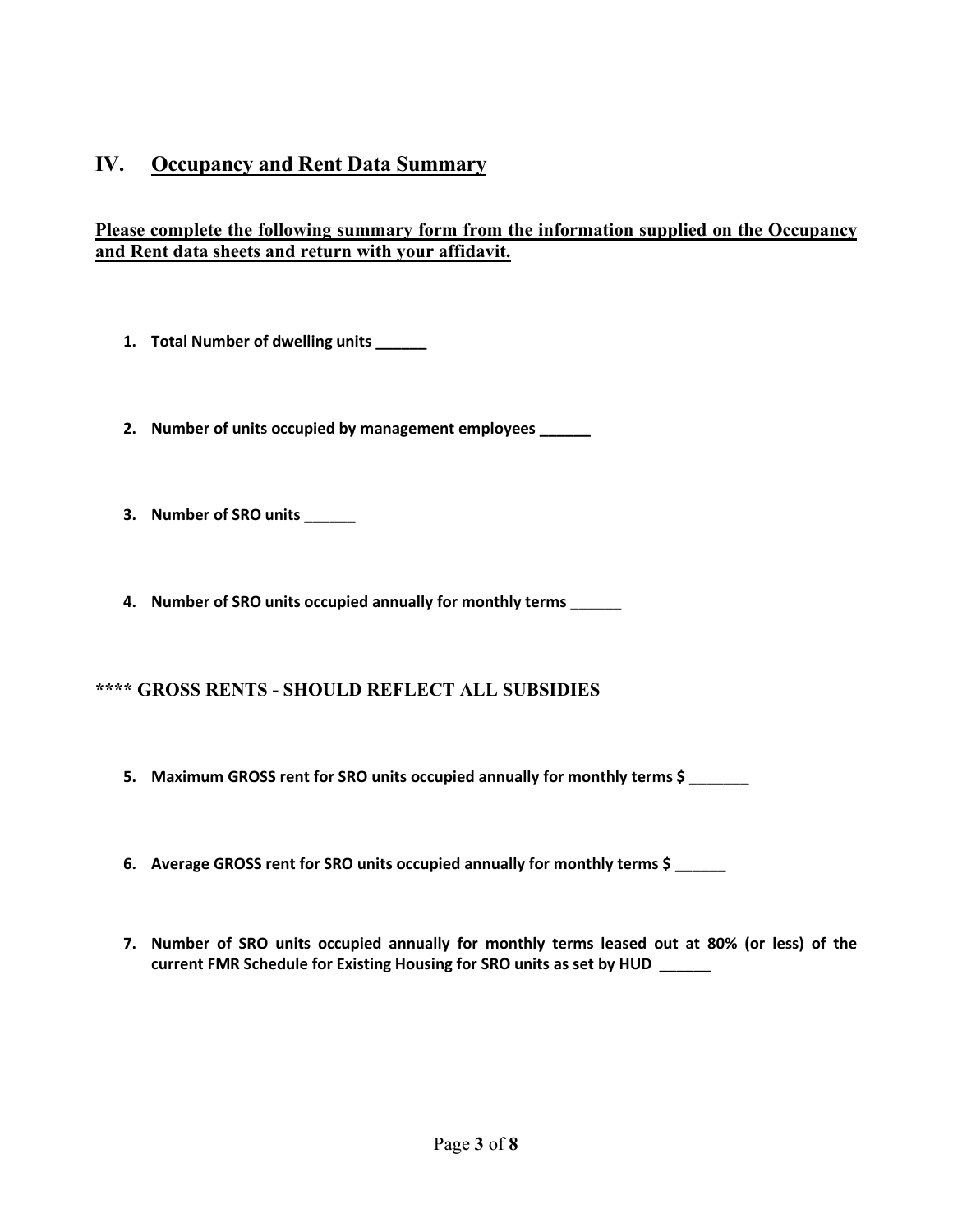### **V. Certification**

The undersigned owner(s) certifies that he/she has read this Application and that the statements set forth in this Application, the Occupancy and Rent Information Forms, and all other documents provided in support of this application are true and correct. The undersigned further certifies that he/she understands the Class 2-SRO requirements of the Ordinance and Eligibility Bulletin including, specifically, the requirements for filing an annual affidavit prior to the filing deadline, maintenance of SRO units in the building at ninety percent of the total units, compliance with the occupancy and rent level requirements, and compliance with all local building, safety and health codes, and that failure of compliance with any of these requirements may result in termination of the incentive by the Assessor's Office.

| Signature of Owner $(s)^*$                                                | Title | Date |  |
|---------------------------------------------------------------------------|-------|------|--|
| Subscribed and sworn to<br>before me this<br>day of $\qquad \qquad .20$ . |       |      |  |
| <b>NOTARY PUBLIC</b>                                                      |       |      |  |

 \*Note: If title to the property is held in trust or by a corporation or a partnership, this Class 2-SRO Eligibility Application must be signed by a beneficiary, officer or general partner.

#### **SRO reclassifications are administered by the Assessor's Incentive Department. Please direct all communication to:**

**Cook County Assessor's Office Attn: Incentives Department – Room 301 118 North Clark Street Chicago, IL 60602** 

**For any questions, please contact – (312) 603-3430**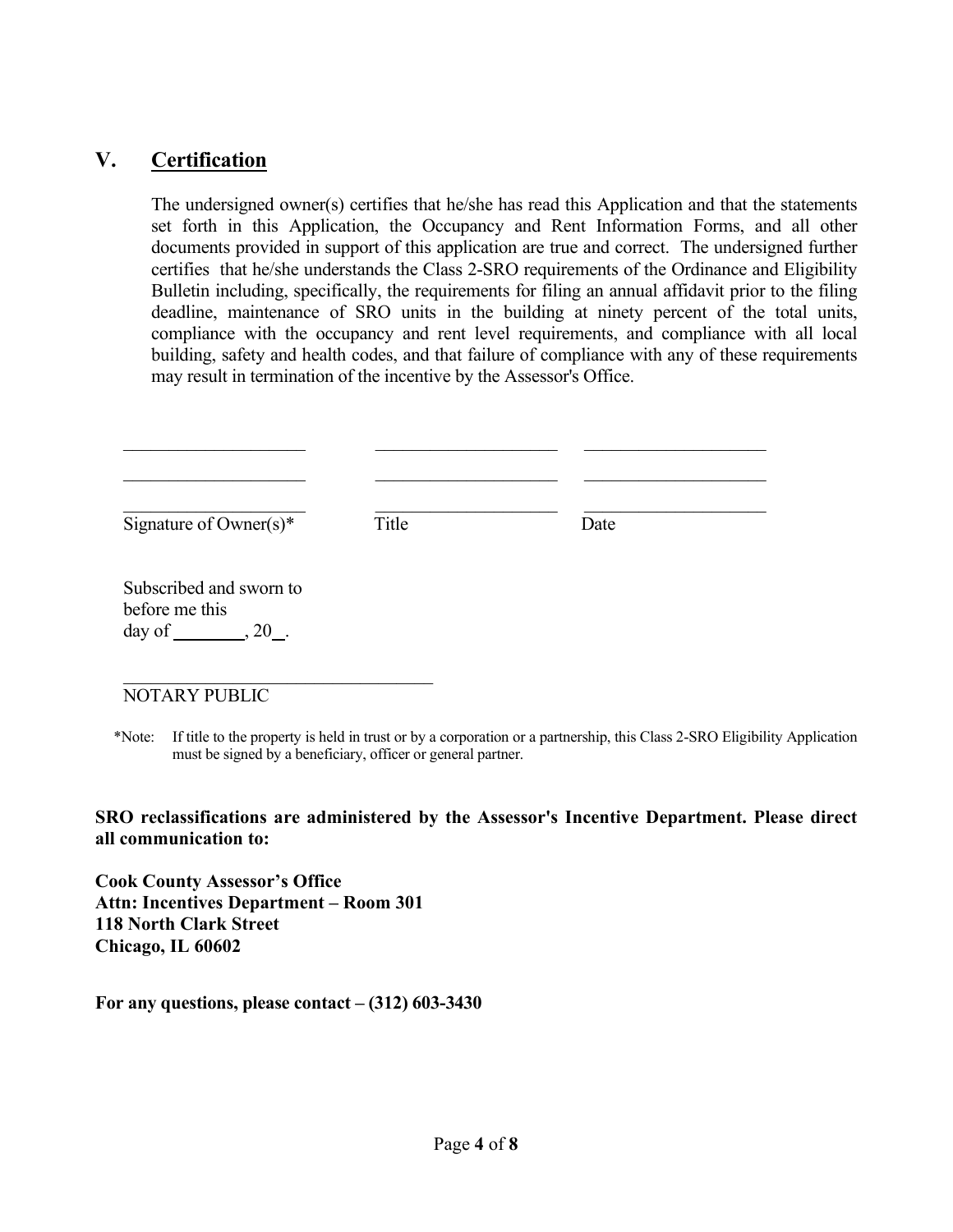## **CLASS 2-SRO OCCUPANCY AND RENT INFORMATION FORM**

APPLICANT MONTH YEAR \_\_\_\_\_\_\_

| Unit # | No. of $\,$<br>Rooms | Use<br>$(LT,ST,$<br>E, O, V | Monthly<br>Rent | No. of Days<br>Occupied | Name of Occupant (if<br>Long-Term) |
|--------|----------------------|-----------------------------|-----------------|-------------------------|------------------------------------|
|        |                      |                             |                 |                         |                                    |
|        |                      |                             |                 |                         |                                    |
|        |                      |                             |                 |                         |                                    |
|        |                      |                             |                 |                         |                                    |
|        |                      |                             |                 |                         |                                    |
|        |                      |                             |                 |                         |                                    |
|        |                      |                             |                 |                         |                                    |
|        |                      |                             |                 |                         |                                    |
|        |                      |                             |                 |                         |                                    |
|        |                      |                             |                 |                         |                                    |
|        |                      |                             |                 |                         |                                    |
|        |                      |                             |                 |                         |                                    |
|        |                      |                             |                 |                         |                                    |
|        |                      |                             |                 |                         |                                    |
|        |                      |                             |                 |                         |                                    |
|        |                      |                             |                 |                         |                                    |
|        |                      |                             |                 |                         |                                    |
|        |                      |                             |                 |                         |                                    |
|        |                      |                             |                 |                         |                                    |
|        |                      |                             |                 |                         |                                    |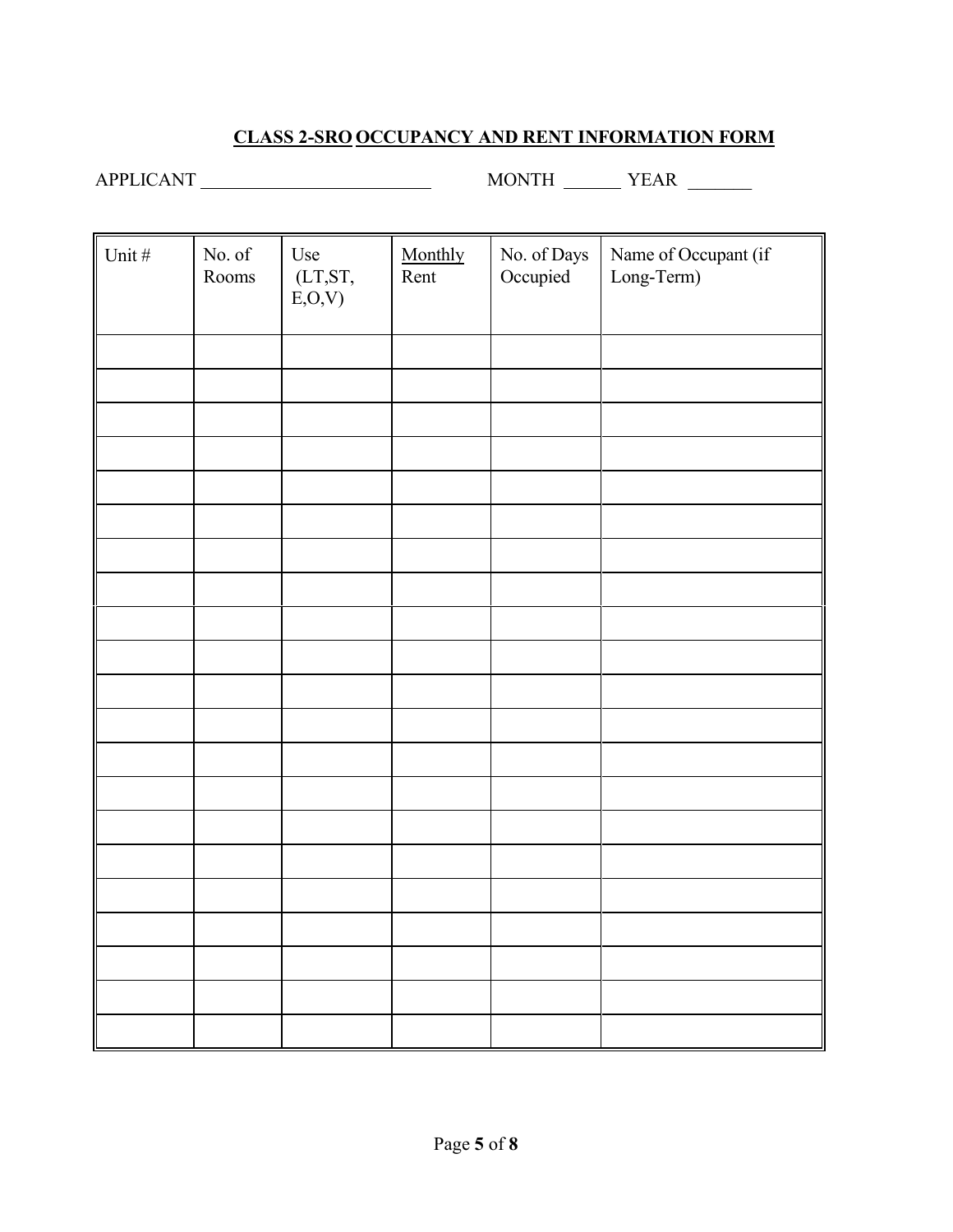#### **INSTRUCTIONS FOR COMPLETING THE CLASS 2-SRO OCCUPANCY AND RENT INFORMATION FORM**

You must complete the attached Occupancy and Rent Information Form for all units and all months for the twelve month period preceding application, up to and including the most recent month for which data is available.

We suggest that you first complete the form, for all units, with data which is the same throughout the twelve month period. Then copy the partially completed forms in sufficient quantity to cover the twelve months, completing each month's form with data which has changed from month to month, if any.

If the building has been recently converted, rehabbed or newly constructed and does not have a twelve month occupancy and rent history, supply the requested data for as many months as are available. Thereafter, monthly data must be submitted to the Assessor's Office each month until a twelve month history is completed.

#### **Explanation of Terms:**

| Column 3, "Use":             | for each residential unit, list the use for each month. "Use" categories are:                                                                           |
|------------------------------|---------------------------------------------------------------------------------------------------------------------------------------------------------|
| <b>Long-term (LT)</b> unit:  | occupancy by the same tenant for the entire month. The rent term may be -<br>week-to-week so long as occupancy was by the same tenant for entire month. |
| <b>Short-term (ST) unit:</b> | occupancy, consecutively, by more than one tenant for the current month.                                                                                |
| <b>Employee (E)</b> unit:    | residence for building staff.                                                                                                                           |
| Office $(O)$ unit:           | residential unit used for building offices                                                                                                              |
| <b>Vacant</b> (V) unit:      | no occupancy for the current month.                                                                                                                     |

**Column 6, "Name of occupant, if Long-Term"**: if the unit's use for the current month is "Long-Term", that is, occupancy was by the same tenant for the entire month; supply the tenant's name in this space. Otherwise, leave this space blank.

As a guide, see the attached Sample Form.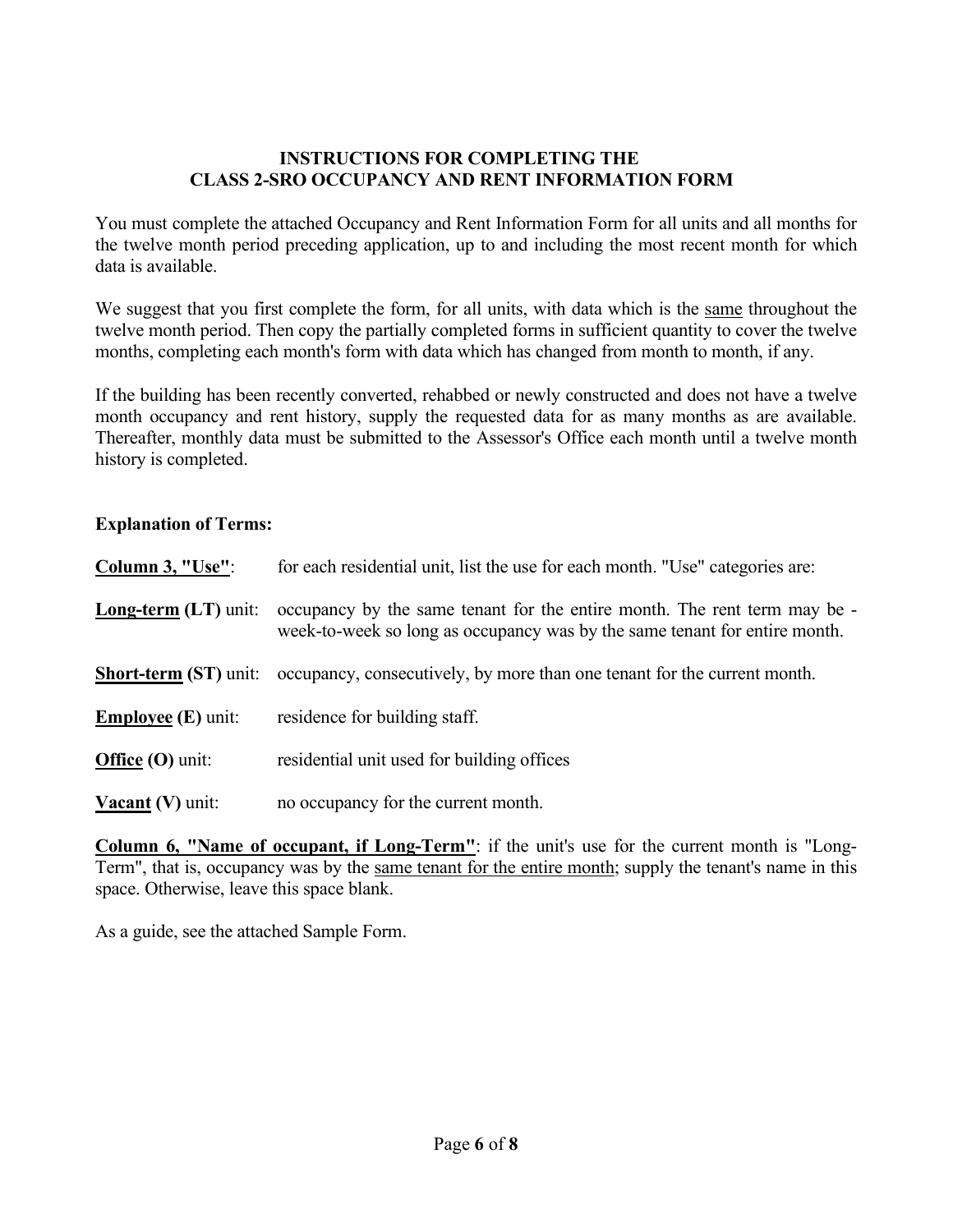## **SAMPLE FORM**

## CLASS 2-SRO OCCUPANCY AND RENT INFORMATION

| APPLICANT: Arms Hotel |                 |                            | MONTH: January   | <b>YEAR: 2022</b>       |                                    |
|-----------------------|-----------------|----------------------------|------------------|-------------------------|------------------------------------|
| Unit#                 | No. of<br>Rooms | Use<br>(LT,ST,<br>E, O, V  | Monthly<br>Rent  | No. of Days<br>Occupied | Name of Occupant (if<br>Long-Term) |
| 101                   | $\mathbf{1}$    | $\mathop{\rm LT}\nolimits$ | 305              | 31                      | John Evans                         |
| 102                   | $\mathbf{1}$    | $\mathop{\rm LT}\nolimits$ | 275              | 31                      | Ron Smith                          |
| 103                   | $\mathbf{1}$    | ${\cal S}{\cal T}$         | 290              | 18                      |                                    |
| 104                   | $\mathbf{1}$    | ${\bf E}$                  | $\boldsymbol{0}$ | 31                      |                                    |
| 105                   | $\overline{2}$  | $\mathop{\rm LT}\nolimits$ | 310              | 31                      |                                    |
| 106                   | $\mathbf{1}$    | ${\cal S}{\cal T}$         | 300              | 26                      |                                    |
| $107\,$               | $\mathbf{1}$    | $\ensuremath{\mathbf{V}}$  | $\boldsymbol{0}$ | $\boldsymbol{0}$        |                                    |
|                       |                 |                            |                  |                         |                                    |
|                       |                 |                            |                  |                         |                                    |
|                       |                 |                            |                  |                         |                                    |
|                       |                 |                            |                  |                         |                                    |
|                       |                 |                            |                  |                         |                                    |
|                       |                 |                            |                  |                         |                                    |
|                       |                 |                            |                  |                         |                                    |
|                       |                 |                            |                  |                         |                                    |
|                       |                 |                            |                  |                         |                                    |
|                       |                 |                            |                  |                         |                                    |
|                       |                 |                            |                  |                         |                                    |
|                       |                 |                            |                  |                         |                                    |
|                       |                 |                            |                  |                         |                                    |
|                       |                 |                            |                  |                         |                                    |
|                       |                 |                            |                  |                         |                                    |